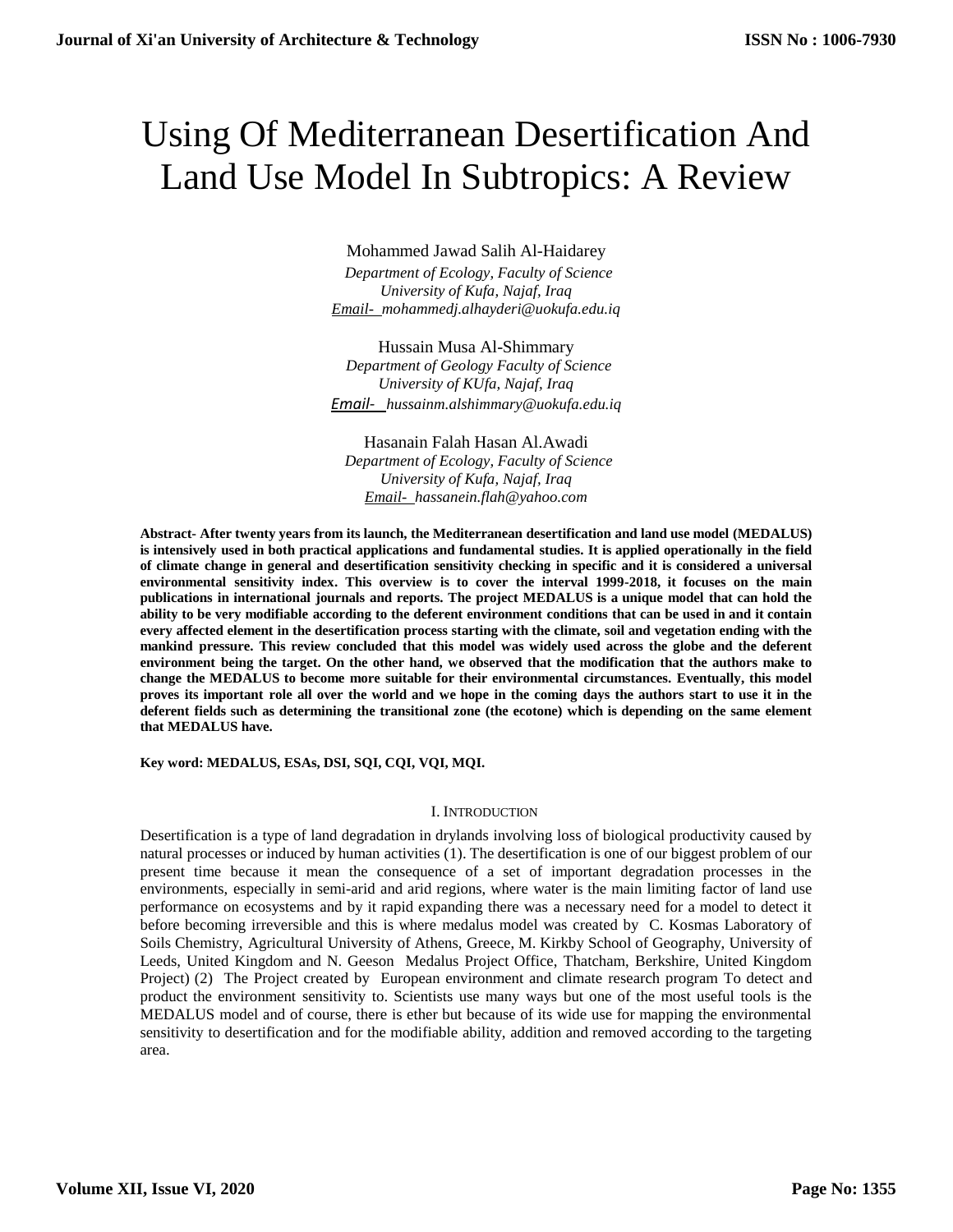#### II. THE METHODOLOGY

The threat of desertification and soil erosion in Europe in 1999 made the (2) work focuses on the choice of appropriate indicators at the European/National (RDI) and Regional (ESAs) scales; and illustrates their application to identifying ESAs for three target areas defining during the execution of MEDALUS Project and located in Greece (the island of Lesvos), Italy (the Agri basin in Basilicata), and Portugal (Alentejo region) they realize that is essential to adopt a nested approach so that limited resources are applied cost-effectively it is impossible to identify single fields or communities precisely, but only to identify the regions for which more detailed work is required. These Regional Indicators should be based on available international source materials, including remotely sensed images, topographic data (maps or DEM's) climate, soils, and geological data, at scales of 1:250 000 to 1 000 000). At these scales, the impact of socioeconomic drivers is expressed mainly through patterns of land use Regional Indicators may be used as a base-line for allocation of funds and expertise between countries and between regions within a country Each Regional Indicator or group of associated indicators should be focused on a single process The proposed methodology at this scale is through the identification of Environmentally Sensitive Areas (ESA's) through a multi-factor approach based on both a general and a local knowledge of the environmental processes acting first they focus primarily on European Mediterranean environments where physical loss of soil by water erosion, and the associated loss of soil nutrient status is identified as the dominant problem .with wind erosion and salinization problems. they start with determining the various types of ESAs to desertification that can be distinguished and mapped by using certain key indicators for assessing the land capability to withstand further degradation or the land suitability for supporting specific types of land use. The key indicators for defining ESAs to desertification, which can be used at the regional or national level, can be divided into four broad categories defining the qualities of soil, climate, vegetation, and management (stressor indicators). Map of the vulnerability to the desertification Depending on their values, each of the four quality index is classified as high, average or low. Finally, all four are combined to calculate of desertification sensitivity index (DSI) by using the equation(2):

ESAI (DSI) = (SQI  $*$  CQI  $*$  VQI  $*$  MQI)1/4

Which is come from gathering the following equations:

SQI = (texture \* parent material \* rock fragment \* depth \* slope \* drainage)1/6

 $CQI = (rainfall * aridity * aspect)1/3$ 

 $VQI = (fire risk * erosion protection * drought resistance * vegetation cover)1/4$ 

 $MQI = (land use intensity * policy enforcement)1/2$ 

All of the previous parameters can be taken from the remote sensing data (satellite image) after processing it in the Arc map or any other special software, and many of it can be assembled from the field work and lab analysis.

In present study, thirty-two researches was reviewed and IBM-SPSS statistics 24 was used to test the statistically differences.

#### IV. RESULTS AND DISCUSSION:

Thirty-two article researches were reviewed in this study from different subtropics regions to investigated the role of MEDALUS in desertification sensitivity. According to the MEDALUS, the results showed that the subtropics' land is more sensitivity with years (Fig. 1). That may be because of climate change, increasing temperature, and drought (3). As shown in Fig. 2, Brazilian lands were more sensitivity to desertification compared with another region (4, 5). While Italian lands were less exposure to desertification, but there is still losing the green lands (6). Fig.3 showed that the desertification sensitivity percentage of subtropical countries in Africa >Southern America> Asia > Europe is because of a decrease in rainfall and mismanagement of these lands and climate change (7).



Fig.ure 1. The percentage of desertification sensitivity of some lands during sixteen years.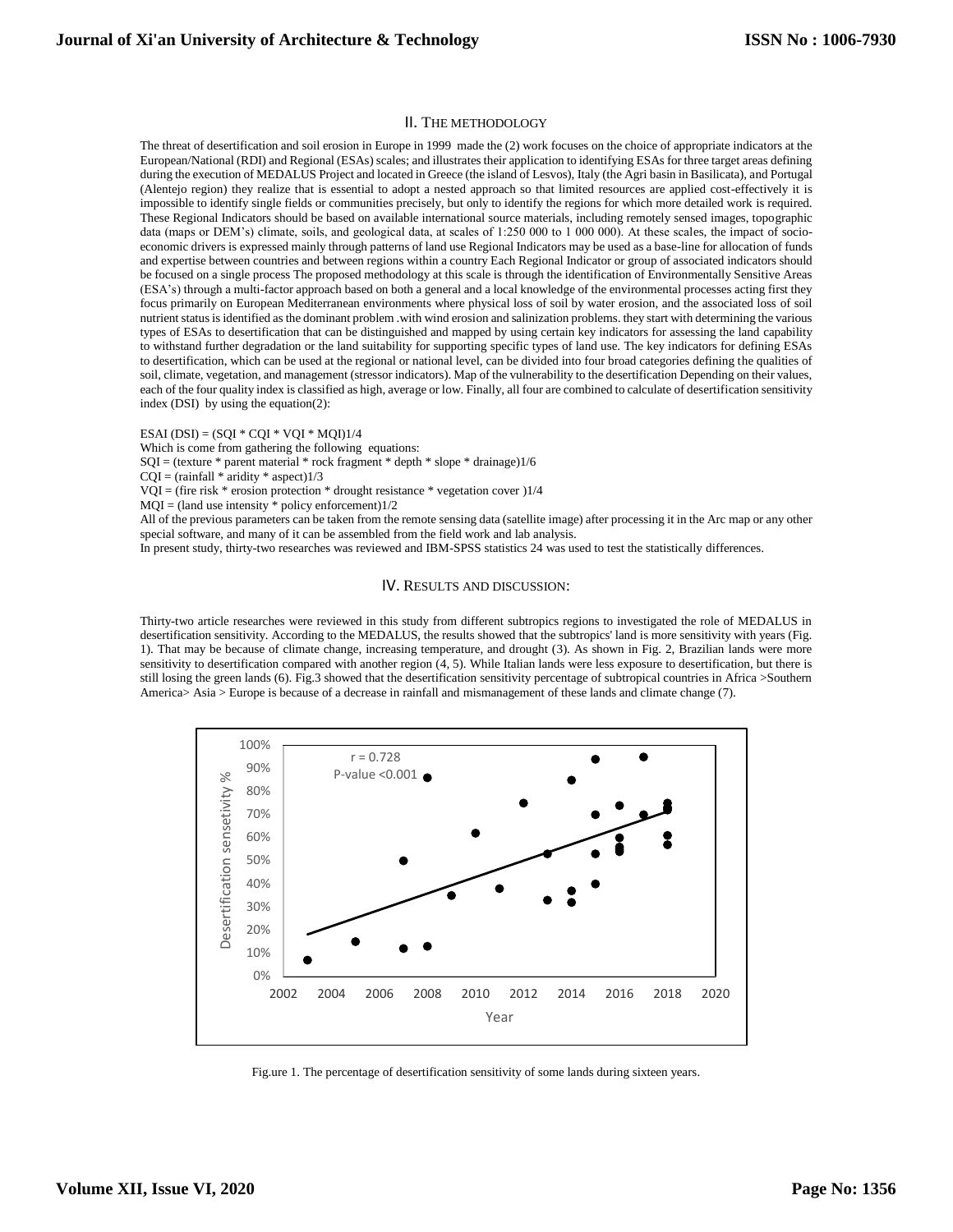

Figure 2. The mean of percentage (±SD) percentage of desertification sensitivity in different lands.



Figure 3. The mean of percentage ( $\pm$ SD) of desertification sensitivity in different Continents.

## REFERENCES

[1] Rafferty, John P.; Pimm, Stuart L. (2019). ["Desertification".](https://www.britannica.com/science/desertification) [Encyclopædia Britannica.](https://worddisk.com/wiki/Encyclop%C3%A6dia_Britannica) Retrieved 2019-11-06. The concept does not refer to the physical expansion of existing deserts but rather to the various processes that threaten all dryland ecosystems.

[2] Kosmas, C., Kirkby, M., & Geeson, N. (1999). Medalus Project: Mediterranean Desertification and Land Use. Manual on Key Indicators of Desertification and Mapping Environmentally Sensitive Areas. Retrieved from <http://www.medalus.demon.co.uk/>

[3]Trenberth, K.E. (2009) An imperative for adapting to climate change: track- ing Earth's global energy. Current Opinion in Environment Sustainability,1, 19–27.

[4] Vieira, V.S., Silva, M.A.da, Correa, T.R., Lopes, N.H.B., 2015. Geologia e Recursos ^ Minerais do Estado do Estado do Espírito Santo. In: Programa Geologia do Brasil. Mapas Geologicos